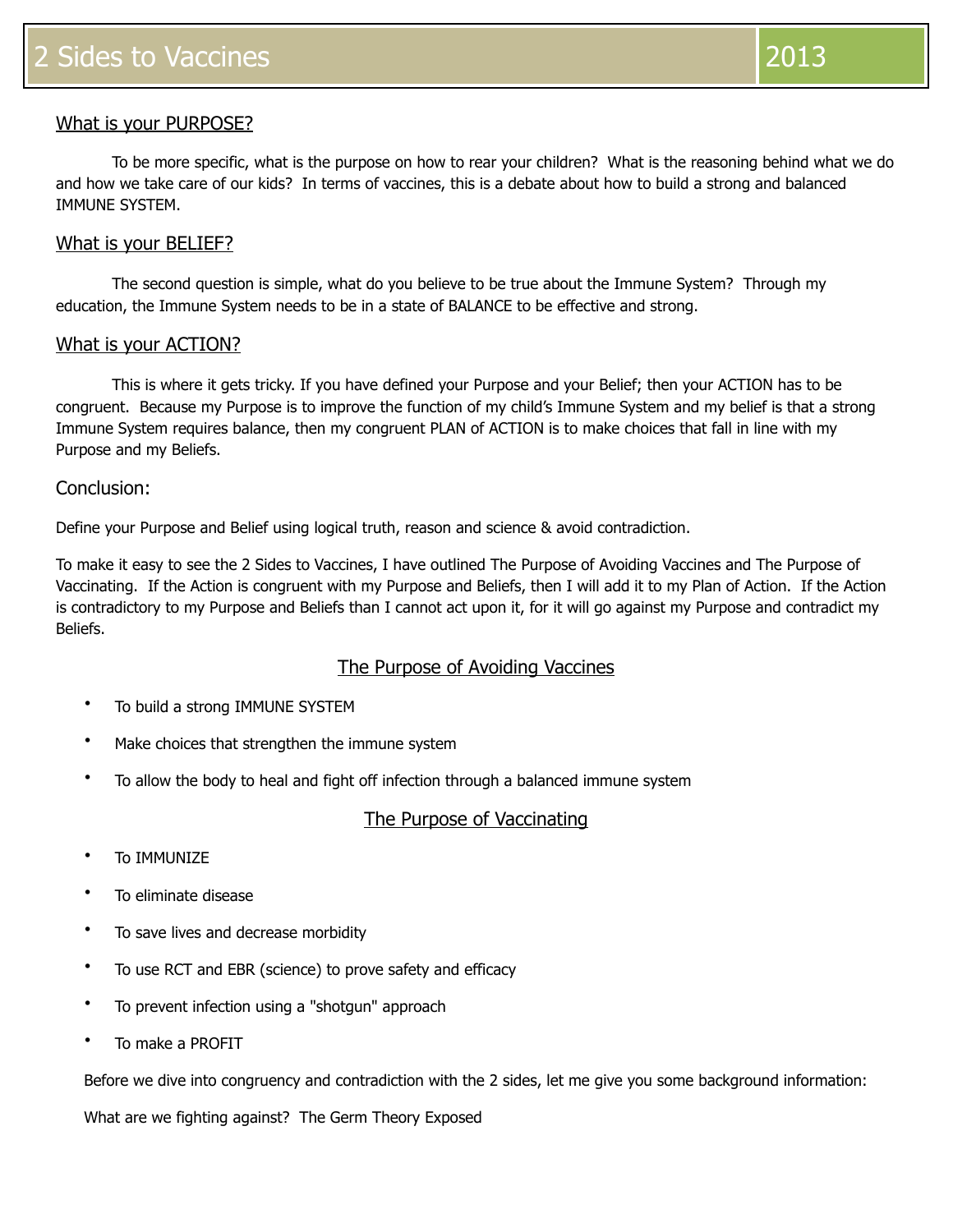We have more bacteria in our bodies than we do cells. The most predominant forms of life are viruses, bacteria and fungi, each with countless numbers of varieties and strains. These forms of life have been around longer than we have. We are NOT going to get rid of them. We have to learn to work with them.

### SEED vs SOIL

- It is NOT the Seed or the GERM that allows us to get sick. It is the Soil or the strength of our Immune System that determines whether or not we get sick. If the immune system is weak it leaves us more susceptible to illness.
- Ask yourself WHY in a household Mom and Brother can catch a cold, but baby Sister and Dad show no signs of the infection?
- Dr. Fred Barge (Chiropractor) said, "If the Germ Theory were true, than there would be NO one around to believe it."

Let's begin by looking at The Purpose of Avoiding Vaccines

## The Purpose of Avoiding Vaccines

- To build a strong IMMUNE SYSTEM
	- o **"Balance is the Key"**
- Make choices that strengthen the immune system
	- o Let your children get sick. Are symptoms of sickness bad?
- To allow the body to heal and fight off infection through a balanced immune system
	- o Philipp Incao, MD gives his take from Mercola.com

"In order to use vaccinations wisely, we need to understand exactly how they work. Until recently, the mechanism of action of vaccinations was always understood to be simply that they cause an increase in antibody levels (titers) against a specific disease antigen (bacterium or virus), thus preventing infection with that bacterial or viral antigen. In recent years science has learned that the human immune system is much more complicated than we thought. **It is composed of two functional branches or compartments that may work together in a mutually cooperative way or in a mutually antagonistic way depending on the health of the individual.**

One branch is the humoral immune system (or Th2 function), which primarily produces antibodies in the blood circulation as a sensing or recognizing function of the immune system to the presence of foreign antigens in the body. The other branch is the cellular or cell-mediated immune system (or Th1 function), which primarily destroys, digests and expels foreign antigens out of the body through the activity of its cells found in the thymus, tonsils, adenoids, spleen, lymph nodes and lymph system throughout the body. This process of destroying, digesting and discharging foreign antigens from the body is known as the acute inflammatory response and is often accompanied by the classic signs of inflammation: fever, pain, malaise and discharge of mucus, pus, skin rash or diarrhea.

These two functional branches of the immune system may be compared to the two functions in eating: tasting and recognizing the food on the one hand, and digesting the food and eliminating the food waste on the other hand. In the same way, the humoral or Th2 branch of the immune system tastes and recognizes and even remembers foreign antigens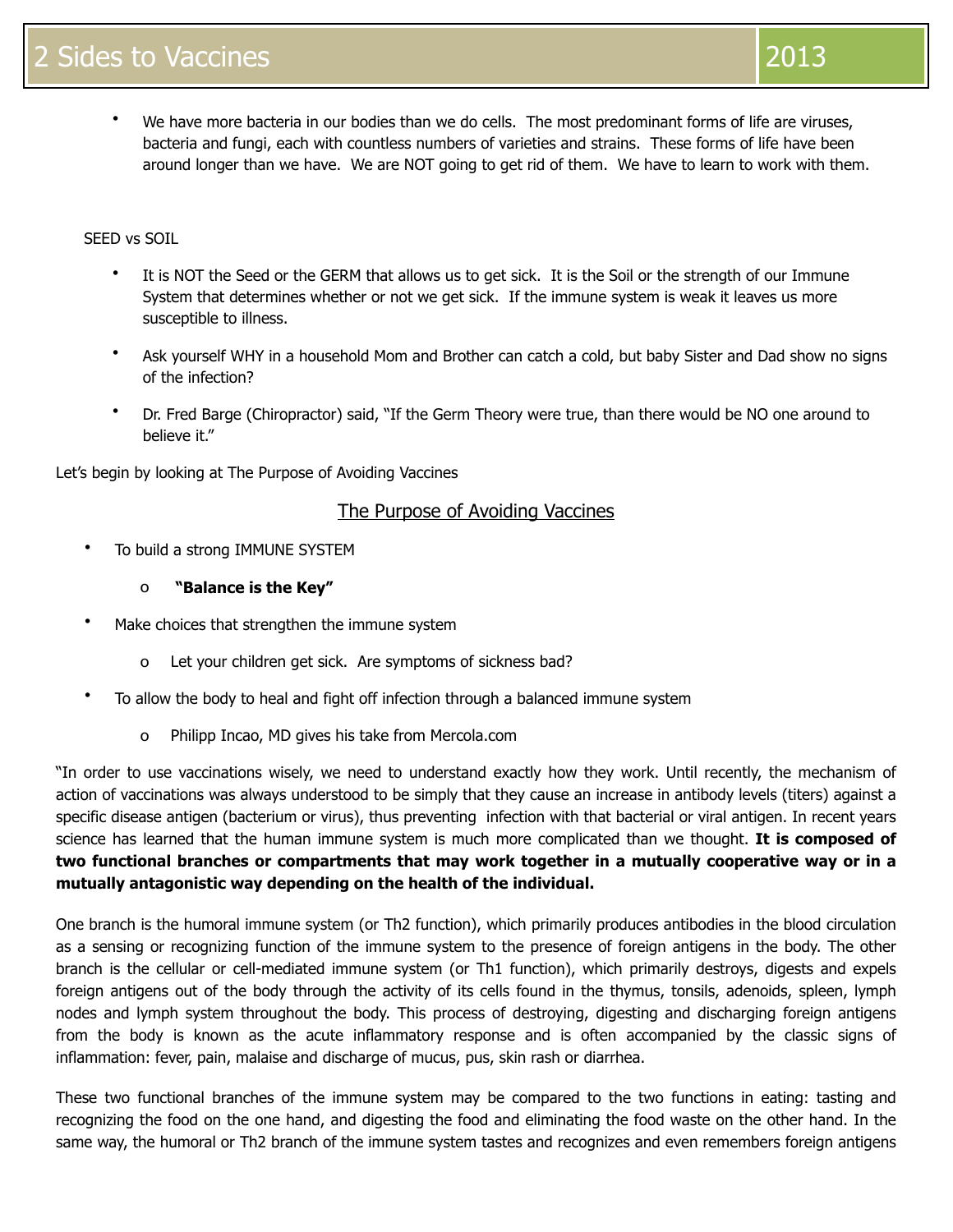and the cellular or Th1 branch of the immune system digests and eliminates the foreign antigens from the body. But just as too much repeated tasting of food will ruin the appetite, so also too much repeated stimulation of the "tasting" humoral immune system by an antigen will inhibit and suppress the digesting and eliminating function of the cellular immune system. In other words, over stimulating antibody production can suppress the acute inflammatory response of the cellular immune system!

This explains the polar opposite relationship between acute discharging inflammations on the one hand and allergies and autoimmune inflammations on the other hand. The more a person has of one, the less he or she will have of the other! A growing number of scientists believe that the increase in America, Europe, Australia and Japan in allergic and autoimmune diseases (which stimulate the humoral or Th2 branch of the immune system) is caused by the lack of stimulation of the cellular or the Th1 branch of the immune system from the lack of acute inflammatory responses and discharges in childhood. We need to identify the factors which cause this shift in the function of the immune system or which cause allergies and autoimmune diseases in childhood to increase!

If we now return to the original question of the mechanism of action of vaccinations, we find what I believe is the key to the puzzle. A vaccination consists of introducing a disease agent or disease antigen into an individual's body without causing the disease. If the disease agent provoked the whole immune system into action it would cause all the symptoms of the disease! The symptoms of a disease are primarily the symptoms (fever, pain, malaise, loss of function) of the acute inflammatory response to the disease.

So the trick of a vaccination is to stimulate the immune system just enough so that it makes antibodies and "remembers" the disease antigen but not so much that it provokes an acute inflammatory response by the cellular immune system and makes us sick with the disease we're trying to prevent! Thus a vaccination works by stimulating very much the antibody production (Th2) and by stimulating very little or not at all the digesting and discharging function of the cellular immune system (Th1). Vaccine antigens are designed to be unprovocative or "indigestible" for the cellular immune system (Th1) and highly stimulating for the antibody-mediated humoral immune system (Th2).

Perhaps it is not difficult to see then why the repeated use of vaccinations would tend to shift the functional balance of the immune system toward the antibody-producing side (Th2) and away from the acute inflammatory discharging side (the cell-mediated side or Th1). This has been confirmed by observation especially in the case of Gulf War Illness: MOST VACCINATIONS CAUSE a SHIFT in IMMUNE FUNCTION from the Th1 side (acute inflammatory discharging response) TO the Th2 side (CHRONIC AUTO-IMMUNE or ALLERGIC RESPONSE).

The outcome of this line of thought is that, contrary to previous belief; vaccinations do not strengthen or "boost" the whole immune system. Instead vaccinations over stimulate the "tasting and remembering" function of the antibodymediated branch of the immune system (Th2), which simultaneously suppresses the cellular immune system (Th1) thus "preventing" the disease in question.

WHAT in reality IS PREVENTED IS NOT the DISEASE BUT the ABILITY of our CELLULAR IMMUNE SYSTEM to MANIFEST, to RESPOND to and to OVERCOME the DISEASE!

There is no system of the human being, from mind to muscles to immune system, which gets stronger through avoiding challenges, but only through overcoming challenges. The WISE USE of VACCINATIONS would be to USE THEM SELECTIVELY, and NOT ON a MASS SCALE. In order for vaccinations to be helpful and not harmful, we must know beforehand in each individual to be vaccinated whether the Th1 function or the Th2 function of the immune system predominates.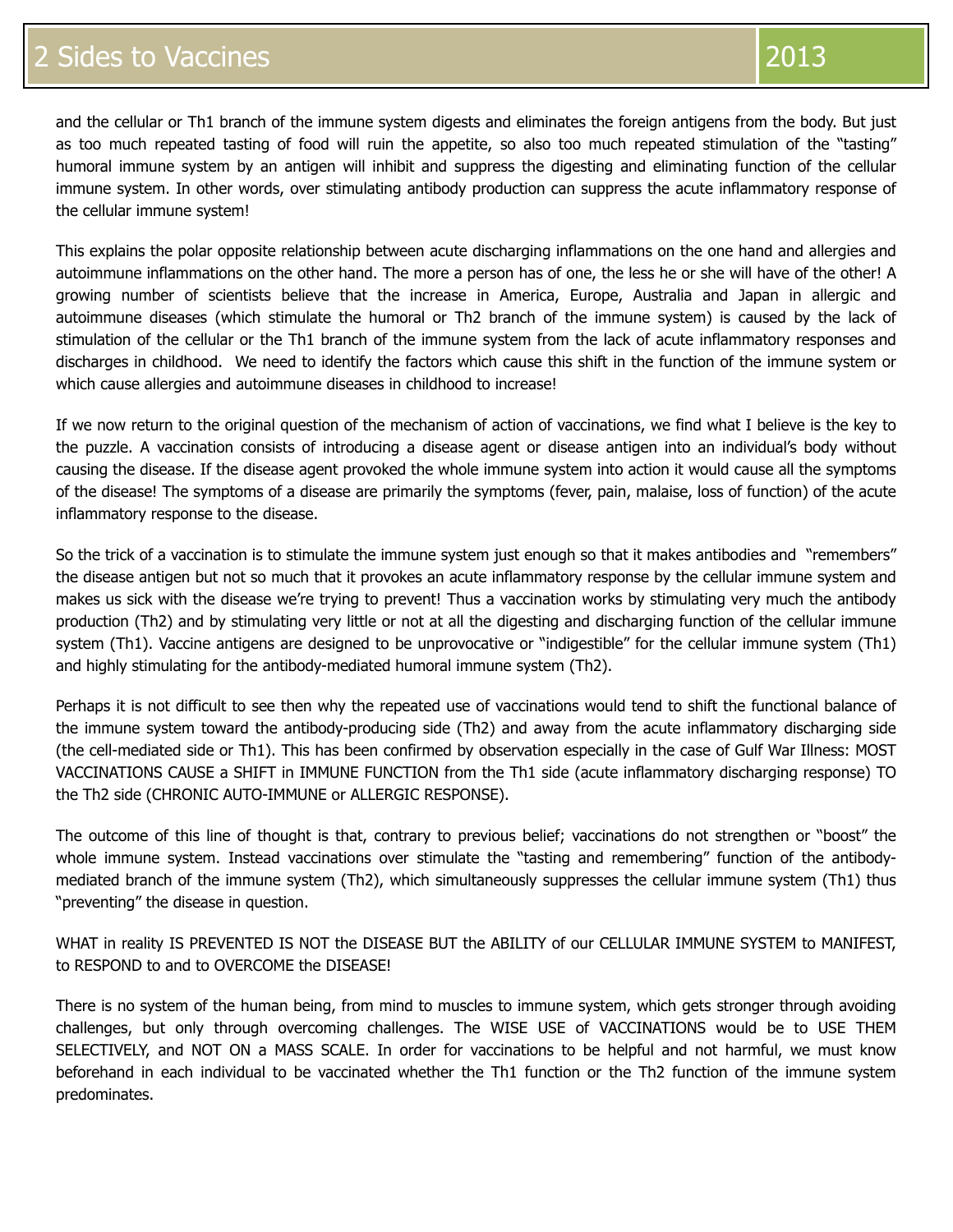In individuals, in whom the Th1 function predominates, causing many acute inflammations because the cellular immune system is over reactive, a vaccination could have a balancing effect on the immune system and be helpful for that individual. In individuals, in whom the Th2 function predominates, causing few acute inflammations but rather the tendency to chronic allergic or autoimmune inflammations, a vaccination would cause the Th2 function to predominate even more, aggravating the imbalance of the immune system and harming the health of that individual. This is what happened in Gulf War Illness.

The current use of vaccinations in medicine today is essentially a "shotgun" approach that ignores differences among individuals. In such an approach some individuals may be helped and others may be harmed. If medicine is to evolve in a healthy direction, we must learn to understand the particular characteristics of each individual and we must learn how to individualize our treatments to be able to heal each unique human being in our care.

VACCINATIONS are usually effective in preventing an individual from manifesting a particular illness, but they DO NOT IMPROVE the overall STRENGTH or HEALTH of the individual nor of the immune system. Instead, VACCINATIONS MODIFY the REACTIVITY of the IMMUNE SYSTEM, decreasing acute discharging inflammatory reactions and INCREASING the TENDENCY to CHRONIC ALLERGIC and AUTO-IMMUNE REACTIONS.

Epidemiologic studies have shown that as families improve their living conditions, hygiene, nutrition, literacy and education, the risk of life-threatening acute infectious , inflammatory diseases very much decreases. Families with poor living conditions, hygiene, nutrition and literacy would generally be most likely to benefit from vaccinations. Families with good living conditions, hygiene, nutrition and education probably would benefit from vaccinations very little or not at all. Individuals with a tendency to allergic or autoimmune diseases are LIKELY to BE HARMED BY VACCINATIONS.

SIDE EFFECTS of VACCINATION are usually ALLERGIC or AUTOIMMUNE inflammatory reactions caused by the shift of the immune system's reactivity from the Th1 side to the Th2 side. Modern medicine is just beginning to recognize this. Modern MEDICINE HAS NOT SCIENTIFICALLY MEASURED the RISK/BENEFIT RATIO of ANY VACCINE. Research into the risks of vaccines is very inadequate, according to two comprehensive reports on vaccines by the U.S. Institute of Medicine in 1991 and 1994.

My preceding explanation of how vaccinations affect the immune system is true also in animals. Vaccinations cannot make animals healthier, but only good handling, environment and nutrition can make animals healthy and resistant to disease. Vaccinating pigs may prevent them from having illness from one particular strain of virus but will not improve their overall resistance to other illnesses nor even to other strains of the same virus.

It is important to remember that an infection with a particular virus or bacterium does not necessarily cause illness unless the resistance of the individual is low. In the case of Japanese Encephalitis Virus (JEV), most infections cause no symptoms and less than 0.1% of infected individuals develop severe encephalitis. Individuals living in poor conditions, with poor hygiene, nutrition and education are at higher risk of serious illnesses from JEV or any other infection. In such individuals a vaccination would most likely be helpful.

VERY OFTEN the MEDIA EXAGGERATE the EXTENT of such outbreaks. Each individual should freely decide, based on knowledge and not on fear and hearsay, whether he or she or a child would benefit from a vaccination."

#### **IMMUNE SYSTEM BALANCE explained by Dr. Philip Incoa**

Wow, a great article from a Medical Doctor that explains "How to use vaccines wisely". Unfortunately, the way we are using them is destroying many of our immune systems. As a parent, I cannot take that chance.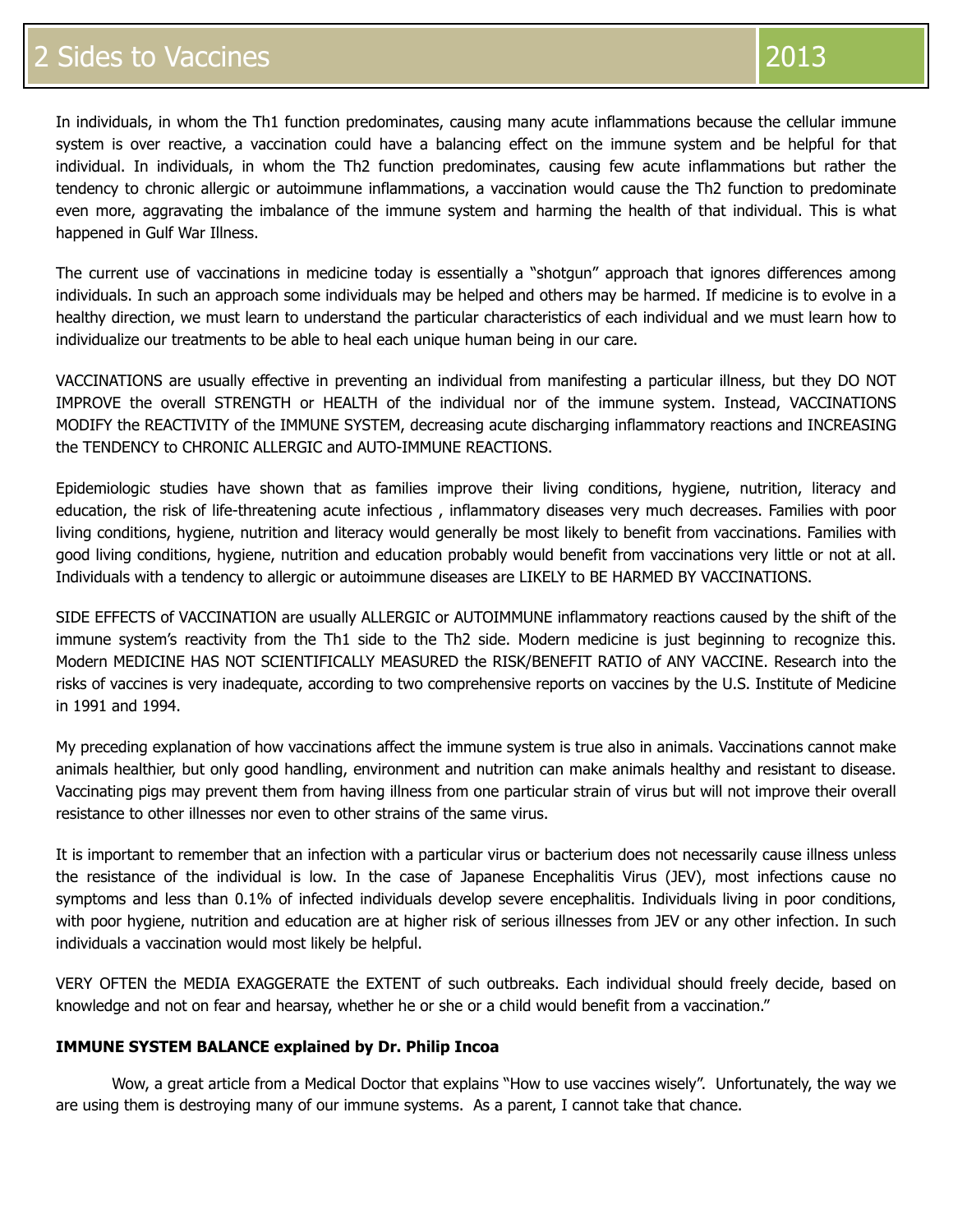Just so we get this straight, I am NOT against vaccines, I am against contradictions that go against my purpose and beliefs. The way we are using vaccines and the vaccines we are creating are NOT necessary and are causing imbalance and weakness to our immune system.

If used them wisely and sparingly and when needed, vaccines could be beneficial.

Now let's take a look at the other side.

# The Purpose of Vaccinating

- **To IMMUNIZE** 
	- o Contradiction: Immunization or immunity does NOT exist with a vaccine. That is why BOOSTER's are needed. Immunity can only be gained by going through an infection.
- To eliminate disease
	- o Contradiction: "Nearly 90% of the total decline in mortality (scarlet fever, diphtheria, whooping cough, and measles) between 1860 and 1965 occurred before the introduction of antibiotics and widespread immunization." Illich, I. Medical Nemesis. Chapter 1-The Epidemics of Modern Medicine, NY: Bantam Books 1976
	- o NATURAL NEWS reported that Vaccine failure admitted. Whooping Cough (Pertussis) outbreaks higher among children already vaccinated
		- Off the CDC's Facebook page:
			- 336 cases of whopping cough reported
			- 73% fully vaccinated on the recommended schedule (245.28)
			- 22% vaccinated but behind on schedule (73.92)
			- 5% fully unvaccinated (16.8)
	- o NATURAL NEWS also reported Mumps outbreak spreads among people who got vaccinated against mumps
		- In New Jersey, a county spokeswoman told CNN that 77 percent of those who caught mumps had already been vaccinated against mumps
	- o Vaccines are NOT eliminating disease, they are weakening IMMUNE SYSTEMS
- To save lives and decrease morbidity
	- o The majority of the credit for SAVING LIVES and DECREASING MORBIDITY due to INFECTION has to be given to the introduction of **proper hygiene, sanitation, adequate nutrition, a complete diet and the introduction of refrigeration.**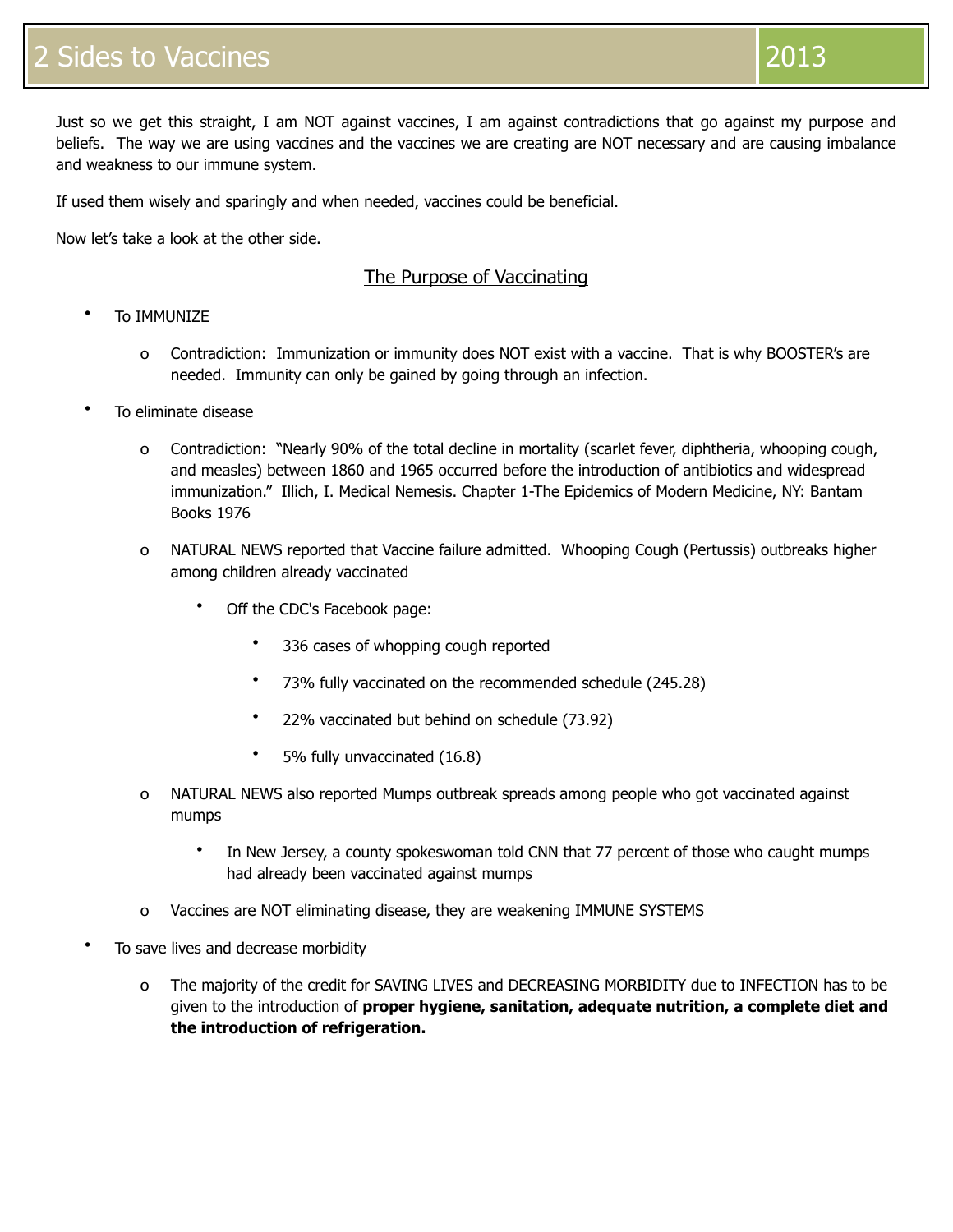

- To use RCT and EBR (science) to prove safety and efficacy
	- o Contradiction: There has NEVER been a Vaccinated vs Unvaccinated Study done by the manufactures, CDC, AMA or FDA.
	- o All studies on vaccines are done by the manufacturer. They are playing JUDGE and JURY.
	- o Here are a couple studies that I found to be interesting:
		- Cal-Oregon Unvaccinated Study among more than 9,000 boys age 4-17. The survey found vaccinated boys were more likely to have neurological disorders compared to their unvaccinated peers.
			- Vaccinated boys were 222% more likely to have Attention Deficit Hyperactivity Disorder (ADHD), and 61% more likely to have autism.
		- A study of nearly 14,000 children showed vaccination against DPT or tetanus was associated with a 2.0X greater rate of asthma, 1.81X higher rate of sinusitis, and 2.22X greater rate of nose/eye symptoms than in the unvaccinated
- To prevent infection using a "shotgun" approach
	- o Bottom line the amount of vaccines recommended from 1983 to today has increased by more than 3 fold, up from 12 to more than 40 by age 6.
		- When does anyone ever encounter multiple infections during one sitting?
			- During 1 visit you could be injected with up to 11 vaccines.
	- o The ones size fits all does not work in medicine, so why are they trying to do it with Vaccines?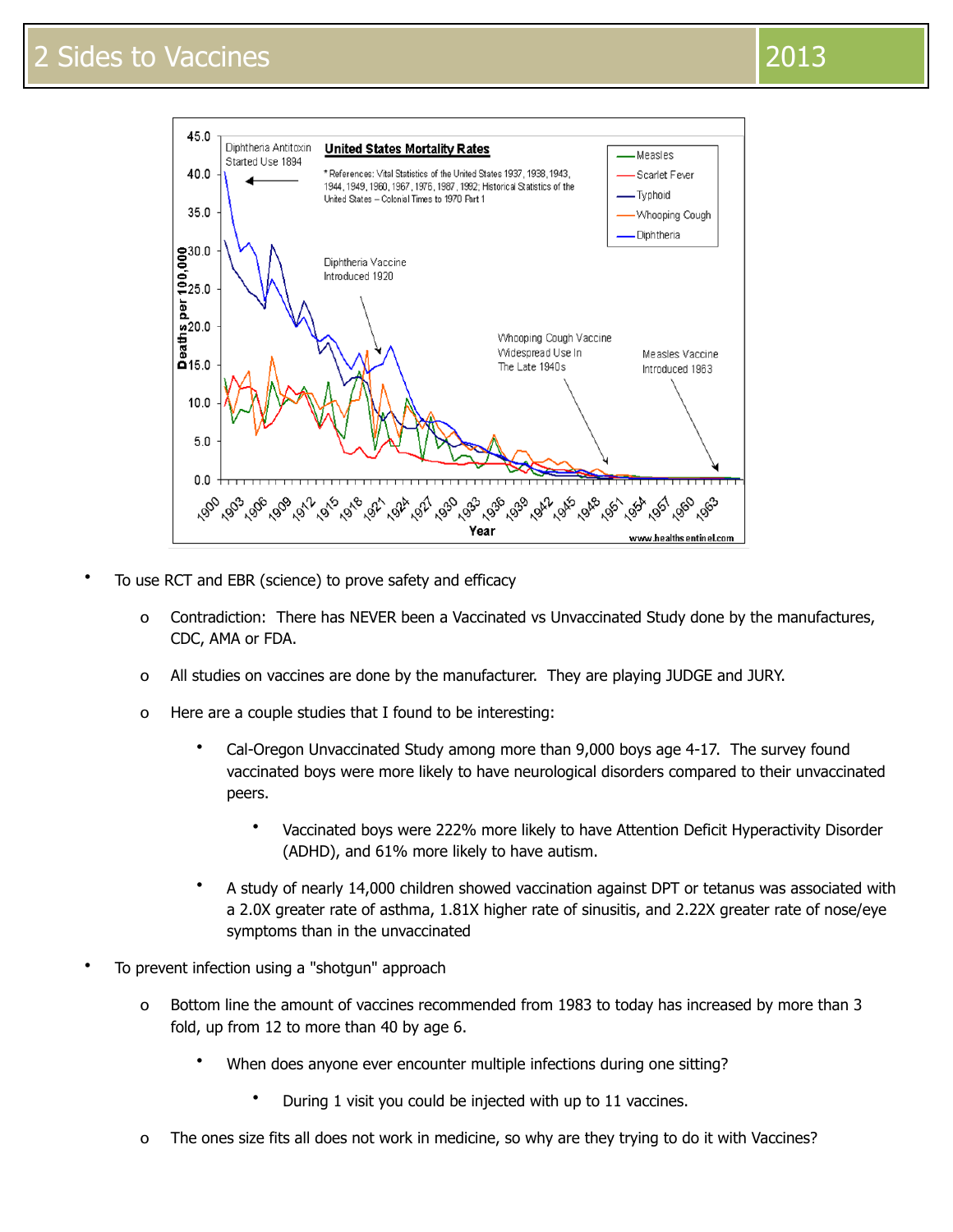- Profit and convenience?
- o Another concern is that we are injecting all of the kiddos with agents used to bind and preserve the bacteria or virus that we know nothing about:
	- formaldehyde, mercury, aluminum, phenol (carbolic acid), borax (ant killer), ethylene glycol (antifreeze), dye, acetone (nail polish remover), latex, MSG, glycerol, polysorbate 80/20, sorbitol, monkey, cow, chick, pig, sheep and dog tissues and cells (may be contaminated with animal viruses), gelatin, casein, human fetus cells, human viruses, antibiotics, genetically modified yeast, animal, bacterial and viral DNA.
		- Let's say I injected an apple with all of these things, would you feed it to your child?
	- Autoimmune connection (Molecular Mimicry): Injected Vaccination is seen as a foreign invader. The injection bypasses the immune system and is injected into bloodstream
		- The problem is that Vaccinations are cultured with tissue that mimics are own
		- Cannot separate the tissue from the virus or bacteria
		- Thus, the body may attack its own tissue, because it may believe its own tissue is a foreign invader
- To make a PROFIT
	- o Contradiction: Vaccine companies are free of liability for damages
		- The government has paid out over 1.7 billion to vaccine damaged families (10,000+ children)
		- Currently over 4900 families are at trial with the gov't claiming vaccines caused their child's autism
		- There has been a separate VACCINE court set up to hear cases involving vaccine injury that is not subject to the TORT system (to protect Vaccine Manufacturers)
		- Will only pay out \$250,000
		- Paid for through TAX dollars
- Don't Be Fooled by the School's
	- o Unvaccinated children can get into public and most private schools using vaccine exceptions depending on your state. (Religious, Philosophical or Medical)
- VAERS (Vaccine Adverse Event Reporting System)
	- o It is estimated that (conflicting websites) that as many as 120,000 reports have been made but as many of 140,000 deaths have been registered since 1990.
	- o Either way, 1 adverse reaction or 1 death is too many. (We have worked with multiple cases of Autism, SPD and Hypersensitivities associated with vaccines injury)
		- o It is estimated that less than 10% of all vaccine reactions are reported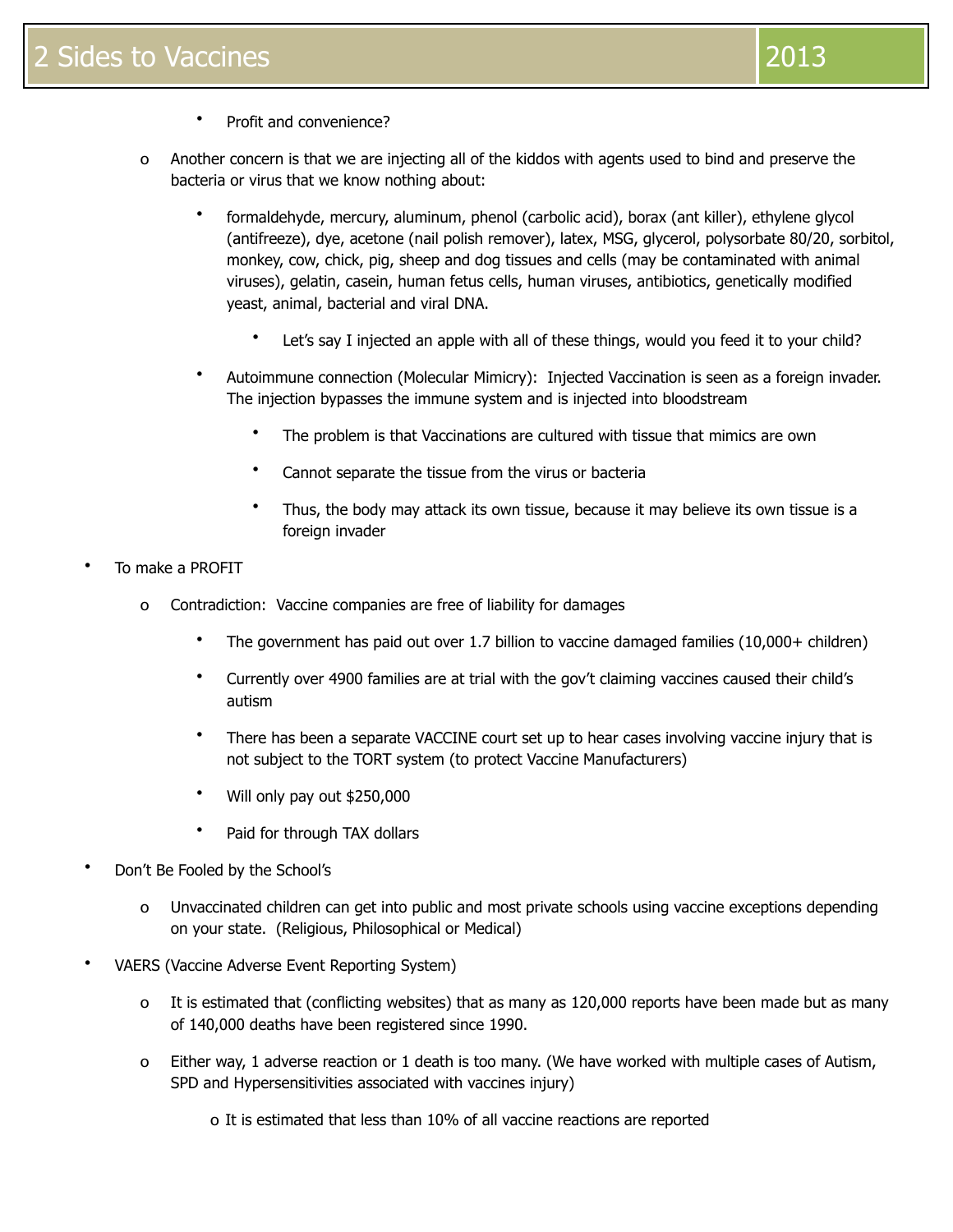- Biggest Contradiction
	- o Why am I taking the time to write down how vaccines work? Shouldn't it be the job of those that are vaccinating?
		- o The truth is, I care about your health and the strength of your IMMUNE SYSTEM.

# **If you decide that Vaccines fit your Purpose than Vaccinate Wisely**

- Use them selectively and NOT on mass scale
- We must learn to individualize our treatments
- DO NOT vaccinate near a cold, illness, or when your child is on antibiotics or has recently completed a round of antibiotics
- Consider delaying vaccines until your child is 18-24 months old (80% of brain development occurs during the 3rd trimester and 2nd year of life)
- Try not to get more than one vaccine at any single visit to the doctor (Spread them out every 6 months)

# **How to build a Strong Immune System**

- Let Children Get Sick
- The immune system must be challenged in childhood if it is to function properly in adulthood. Infectious diseases of childhood strengthen and mature the child's immune system.
	- o Growth spurts are often seen after a child has experienced an acute infectious disease.
- Childhood diseases are protective against chronic illnesses such as allergies, asthma, cancer, skin conditions and auto-immune diseases.
	- o In India measles is referred to as "Visitation by a Goddess."
- Immune System Boosters
- Chiropractic Care, Antioxidants, Mushroom Extracts, Selenium, Zinc, Probiotics, Breast Feeding,Fish Oil, Viral and Bacterial Infections, Dirt, Dust, Dander

## **What can Parents do?**

- Support symptoms, do not "stuff" them
	- o We get sick to get well
- Use medications as they are intended
	- o in emergency situations
- Use natural alternatives to drugs and chemicals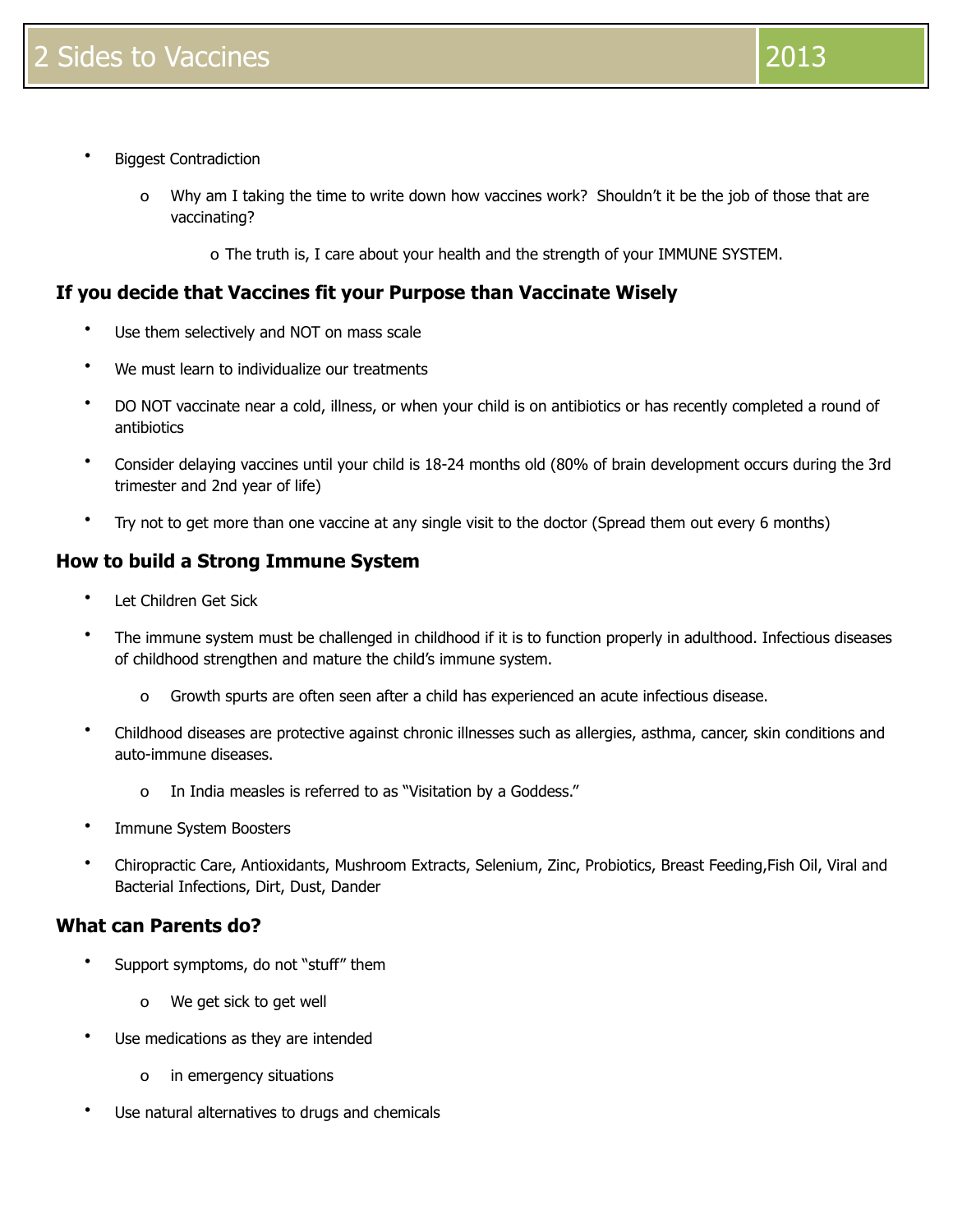- Find a doctor who listens and coaches, avoid those who only "tell"
- Don't be satisfied with only 1 option, get a second opinion

# **Conclusion**

- Define your BELIEFS
- Act upon your Beliefs WITHOUT Contradiction
- Follow your PURPOSE (We ALL want Healthy Kids with a Strong IMMUNE SYSTEM)
	- o How do we get there???

#### • **BALANCE IS THE KEY!!!**

**Do your own research!!! (Please understand, I am not for or Against Vaccines, I am for educating yourself. I am also about staying congruent to your purpose and beliefs. If there was an infection that I did not think my family could fight against, we would be the first in line. At this time, that is just not the case. So, please use this information to stimulate your own journey in educating yourself on the decisions you need to make for your own family. The info above is for education purposes only. I am NOT telling you what or what not to do in regards to vaccines. It is your decision. Make your own educated choices. Remember, you can always decide to vaccinate, but you can never decide to un-vaccinate.)**

**Good vibes and much luv~**

**Dr. D**

**References**